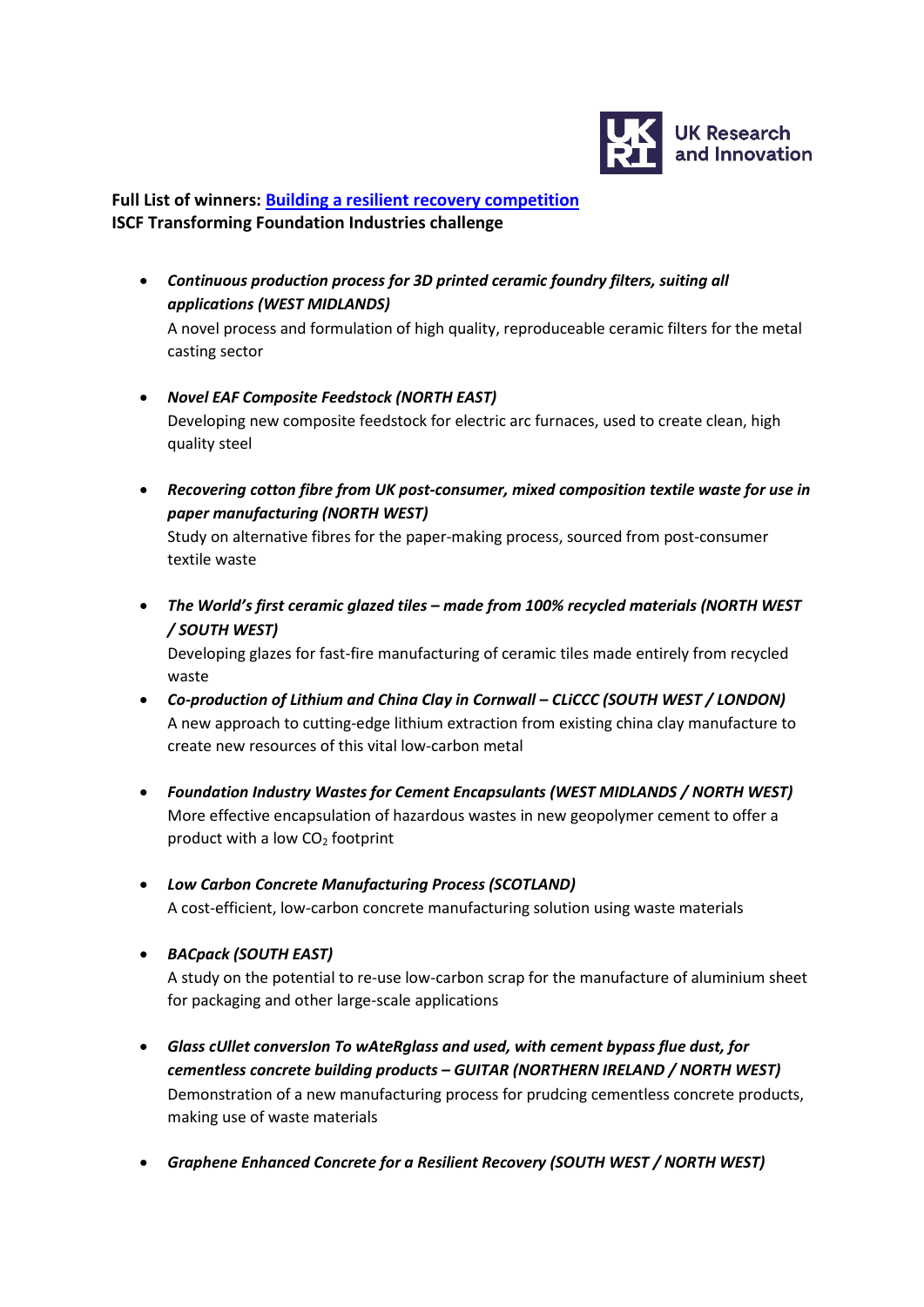Development of a graphince additive to enhance the strength of concrete and reduce the need for steel reinforcements and ower the industry carbon footprint

• *Cloud Cycle & HS2: Transforming Cement & its Supply Chain with IoT, Machine Learning & Big Data (LONDON / WEST MIDLANDS)*

Data-led solution for reducing concrete waste across the building site and enhance oversight of delivery, emissions and usage

- *Study of the feasibility of producing artificial pozzolana at existing cement facility for use as an alternative raw material in Portland Cement (NORTHERN IRELAND)* Using abundant clay deposits to create materials that can replace the use of the limited supplies of fuel ash and furnace slag that are in the UK for concrete production
- *Bio-based solvent identification and evaluation for use in polyurethane resin binders for the roofing industry (NORTH WEST / YORKSHIRE & HUMBER / SOUTH EAST)* Looking into innovative bio-based solvents for the roofing industry to replace the existing petroleum-based solutions used in the UK
- *A novel biocatalyst platform for biobased-synthesis of 1,3-propanediol (LONDON)* Development of new synthetic biology technology for the biofuels industry that converst waste glycerine into valuable propanediol for re-use in other products
- *SCI-FI: SCalable, Intelligent condition monitoring for Foundation Industries (SOUTH EAST / EAST / WEST MIDLANDS / WALES)*

Adaptation of a cost-effective approach to automated conditional monitoring of machinery in the automative sector for use in the steel and papermaking industries

- *hot Gas Raman Identification and measurement For Foundation INdustries – GRIFFIN (SOUTH EAST / YORKSHIRE & HUMBER / WEST MIDLANDS / EAST MIDLANDS)* Utilising analytical raman gas measurement instruments across foundation industries to better monitor emissions, energy consumption and process control
- *Breakthrough High Temperature Heat Pump Technology for Foundation Industry Decarbonisation (LONDON/ SOUTH EAST)*

Development of the world's first sub-1MW high-temperature heat pump that can compete commercially with burning fossil fuels

- *EcoLowNOx: Auxiliary Combustion System for Efficient Combustion with Low-NOx emissions for Foundation Industries (SCOTLAND / WALES / YORKSHIRE & HUMBER)* Assessing how global combustion system technology, which has shown to reduce NOx by more than 80%, can be used across a range of glass and steel furnaces
- *A digital platform for industrial heat recovery in terms of supply chain management (WEST MIDLANDS / YORKSHIRE & HUMBER)*

Development of a digital supply chain platform to improve industrial heat recovery and utilisation for foundation industries